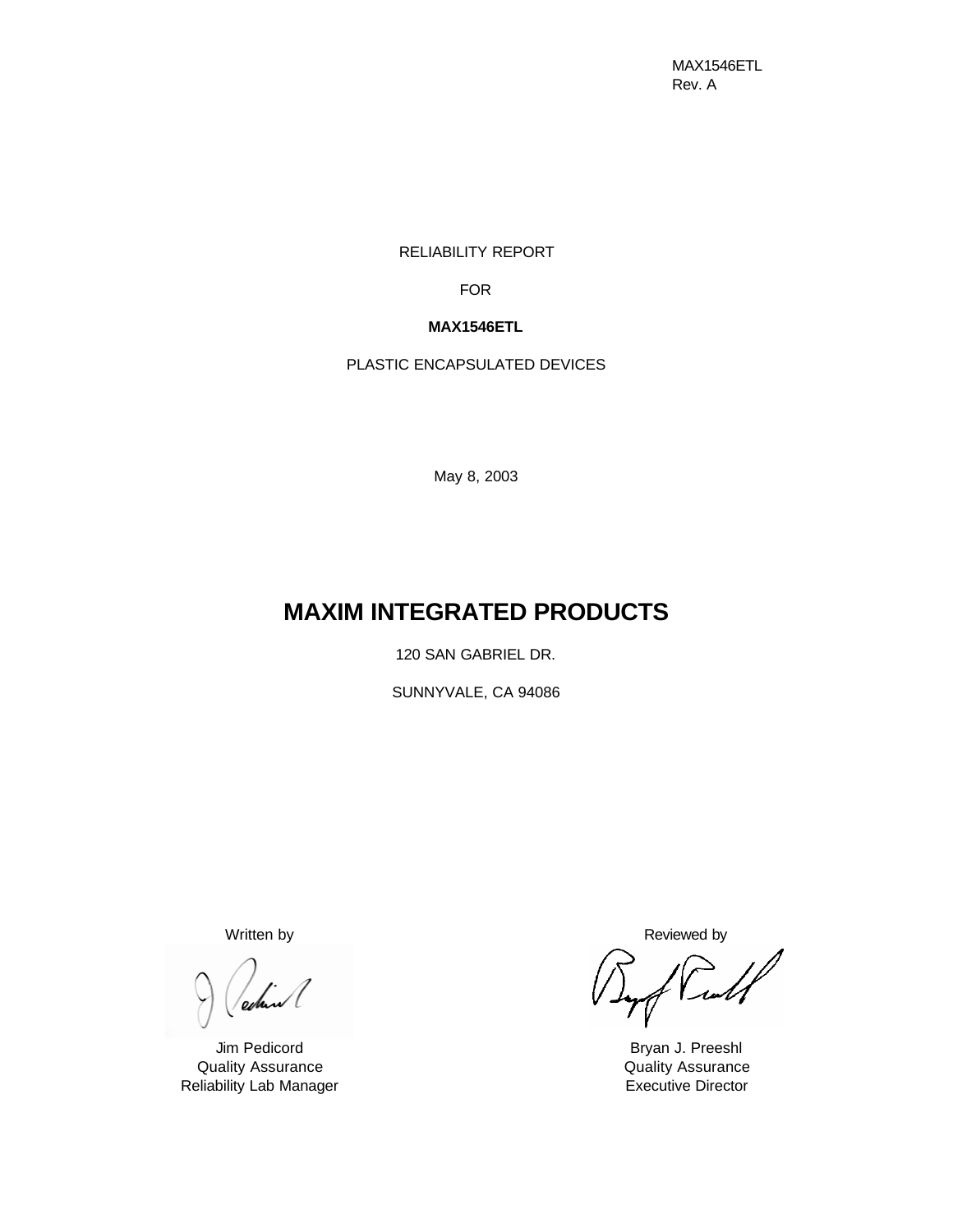#### **Conclusion**

The MAX1546 successfully meets the quality and reliability standards required of all Maxim products. In addition, Maxim's continuous reliability monitoring program ensures that all outgoing product will continue to meet Maxim's quality and reliability standards.

#### **Table of Contents**

**I. ........Device Description V. ........Quality Assurance Information II. ........Manufacturing Information VI. .......Reliability Evaluation III. .......Packaging Information IV. .......Die Information** 

#### **I. Device Description**

#### A. General

The MAX1546 is a dual-phase, Quick-PWM™, step-down controllers for Intel IMVP™ CPU core supplies. Dual-phase operation reduces input ripple current requirements and output voltage ripple while easing component selection and layout difficulties. The Quick-PWM control scheme provides instantaneous response to fast load-current steps. The MAX1546 includes active voltage positioning with adjustable gain and offset, reducing power dissipation and bulk output capacitance requirements.

 **.....Attachments**

The MAX1546 is intended for twodifferent notebook CPU core applications: stepping down the battery directly or stepping down the 5V system supply to create the core voltage. The singlestage conversion method allows this device to directly step down high-voltage batteries for the highest possible efficiency. Alternatively, two-stage conversion (stepping down the 5V system supply instead of the battery) at a higher switching frequency provides the minimum possible physical size.

The MAX1546 complies with the IMVP-V specifications. The switching regulator features soft-start and power-up sequencing. The MAX1546 also features independent four-level logic inputs for setting the suspend voltage (S0–S1). The MAX1546 includes output undervoltage protection, thermal protection, and voltage regulator power-OK (VROK) output. When any of these protection features detect a fault, the controller shuts down. Additionally, the MAX1546 includes overvoltage protection

The MAX1546 is available in low profile, 40-pin 6mm x 6mm thin QFN packages.

#### B. Absolute Maximum Ratings

| Item                                                | Rating                                                |
|-----------------------------------------------------|-------------------------------------------------------|
| $V+$ to GND                                         | $-0.3V$ to $+30V$                                     |
| VCC to GND                                          | $-0.3V$ to $+6V$                                      |
| VDD to PGND                                         | $-0.3V$ to $+6V$                                      |
| SKIP, SUS, D0-D5 to GND                             | $-0.3V$ to $+6V$                                      |
| ILIM, FB, OFS, CCV, CCI, REF, OAIN+, OAIN- to GND   | $-0.3V$ to (VCC + 0.3V)                               |
| CMP, CSP, CMN, CSN, GNDS to GND                     | $-0.3V$ to (VCC + 0.3V)                               |
| TON, TIME, VROK, S0-S1 to GND                       | $-0.3V$ to (VCC + 0.3V)                               |
| SHDN to GND (Note 1)                                | $-0.3V$ to $+18V$                                     |
| DLM, DLS to PGND                                    | $-0.3V$ to (VDD + 0.3V)                               |
| BSTM, BSTS to GND                                   | $-0.3V$ to $+36V$                                     |
| DHM to LXM                                          | $-0.3V$ to (VBSTM + 0.3V)                             |
| LXM to BSTM                                         | $-6V$ to $+0.3V$                                      |
| DHS to LXS                                          | $-0.3V$ to (VBSTS + 0.3V)                             |
| LXS to BSTS                                         | $-6V$ to $+0.3V$                                      |
| <b>GND to PGND</b>                                  | $-0.3V$ to $+0.3V$                                    |
| <b>REF Short-Circuit Duration</b>                   | Continuous                                            |
| <b>Operating Temperature Range</b>                  | -40 $^{\circ}$ C to +100 $^{\circ}$ C                 |
| Junction Temperature                                | $+150^{\circ}$ C                                      |
| Storage Temperature Range                           | -65 $\mathrm{^{\circ}C}$ to +150 $\mathrm{^{\circ}C}$ |
| Lead Temperature (soldering, 10s)                   | $+300^{\circ}$ C                                      |
| Continuous Power Dissipation (TA = $+70^{\circ}$ C) |                                                       |
| 40-Pin QFN (6 x 6)                                  | 1860mW                                                |
| Derates above +70°C                                 |                                                       |
| 40-Pin QFN                                          | $23.2mW$ <sup>o</sup> C                               |

**Note 1:** SHDN may be forced to 12V for the purpose of debugging prototype boards using the no-fault test mode, which disables fault protection and overlapping operation.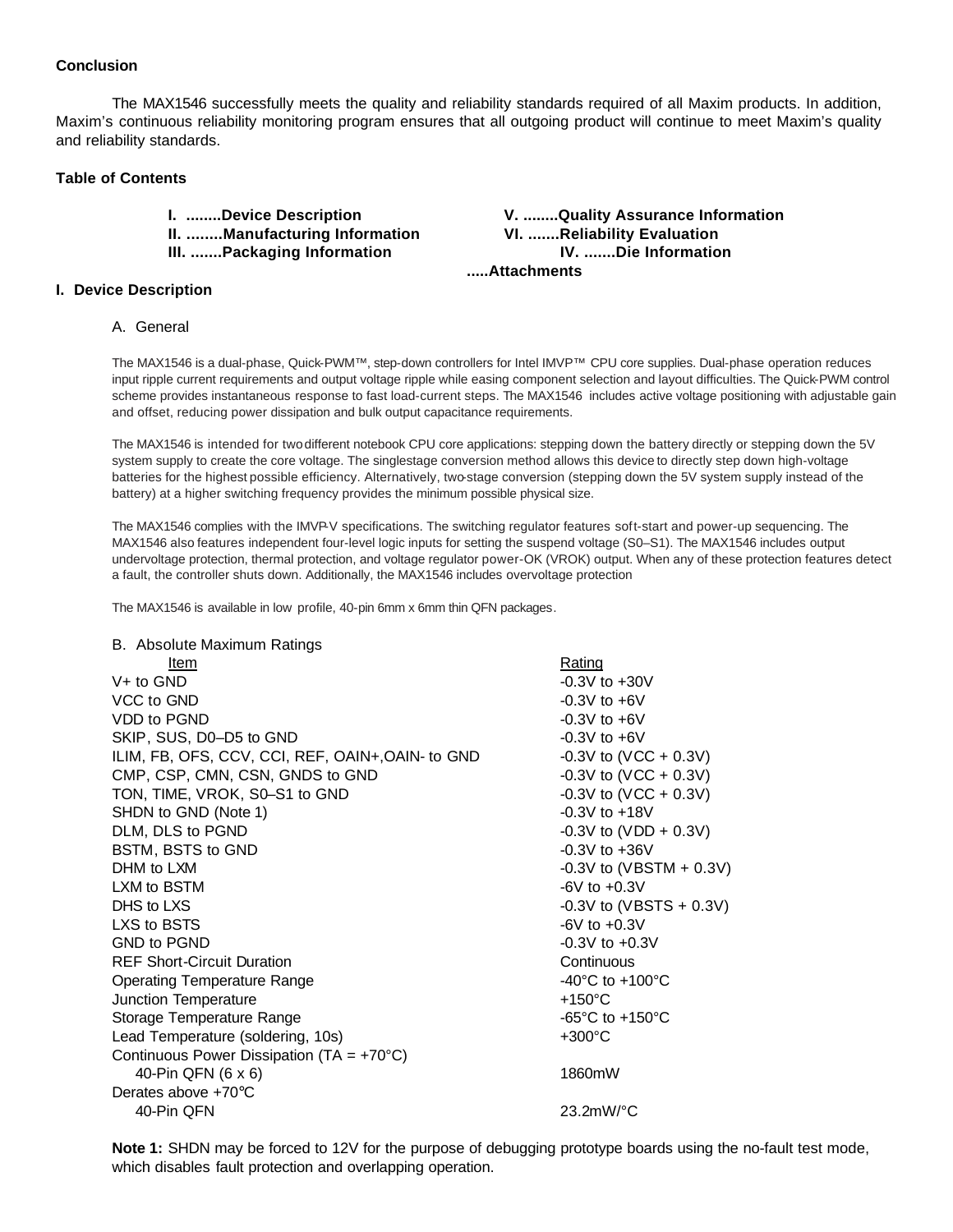## **II. Manufacturing Information**

| A. Description/Function:         | Dual-Phase, Quick-PWM Controller for IMVP CPU Core Power Supplies |  |
|----------------------------------|-------------------------------------------------------------------|--|
| B. Process:                      | S12 (Standard 1.2 micron silicon gate CMOS)                       |  |
| C. Number of Device Transistors: | 11.015                                                            |  |
| D. Fabrication Location:         | California or Oregon, USA                                         |  |
| E. Assembly Location:            | Thailand and USA                                                  |  |
| F. Date of Initial Production:   | January, 2003                                                     |  |

## **III. Packaging Information**

| A. Package Type:                                                                      | 40-Pin QFN (6x6)         |
|---------------------------------------------------------------------------------------|--------------------------|
| B. Lead Frame:                                                                        | Copper                   |
| C. Lead Finish:                                                                       | Solder Plate             |
| D. Die Attach:                                                                        | Silver-filled Epoxy      |
| E. Bondwire:                                                                          | Gold (1.3 mil dia.)      |
| F. Mold Material:                                                                     | Epoxy with silica filler |
| G. Assembly Diagram:                                                                  | #05-9000-0383            |
| Flammability Rating:<br>H. I                                                          | Class UL94-V0            |
| <b>Classification of Moisture Sensitivity</b><br>L.<br>per JEDEC standard JESD22-112: | Level 1                  |

## **IV. Die Information**

| A. Dimensions:             | 130 x 172 mils                                  |
|----------------------------|-------------------------------------------------|
| B. Passivation:            | $Si3N4/SiO2$ (Silicon nitride/ Silicon dioxide) |
| C. Interconnect:           | Aluminum/Si (Si = 1%)                           |
| D. Backside Metallization: | None                                            |
| E. Minimum Metal Width:    | 1.2 microns (as drawn)                          |
| F. Minimum Metal Spacing:  | 1.2 microns (as drawn)                          |
| G. Bondpad Dimensions:     | 5 mil. Sq.                                      |
| H. Isolation Dielectric:   | SiO <sub>2</sub>                                |
| I. Die Separation Method:  | Wafer Saw                                       |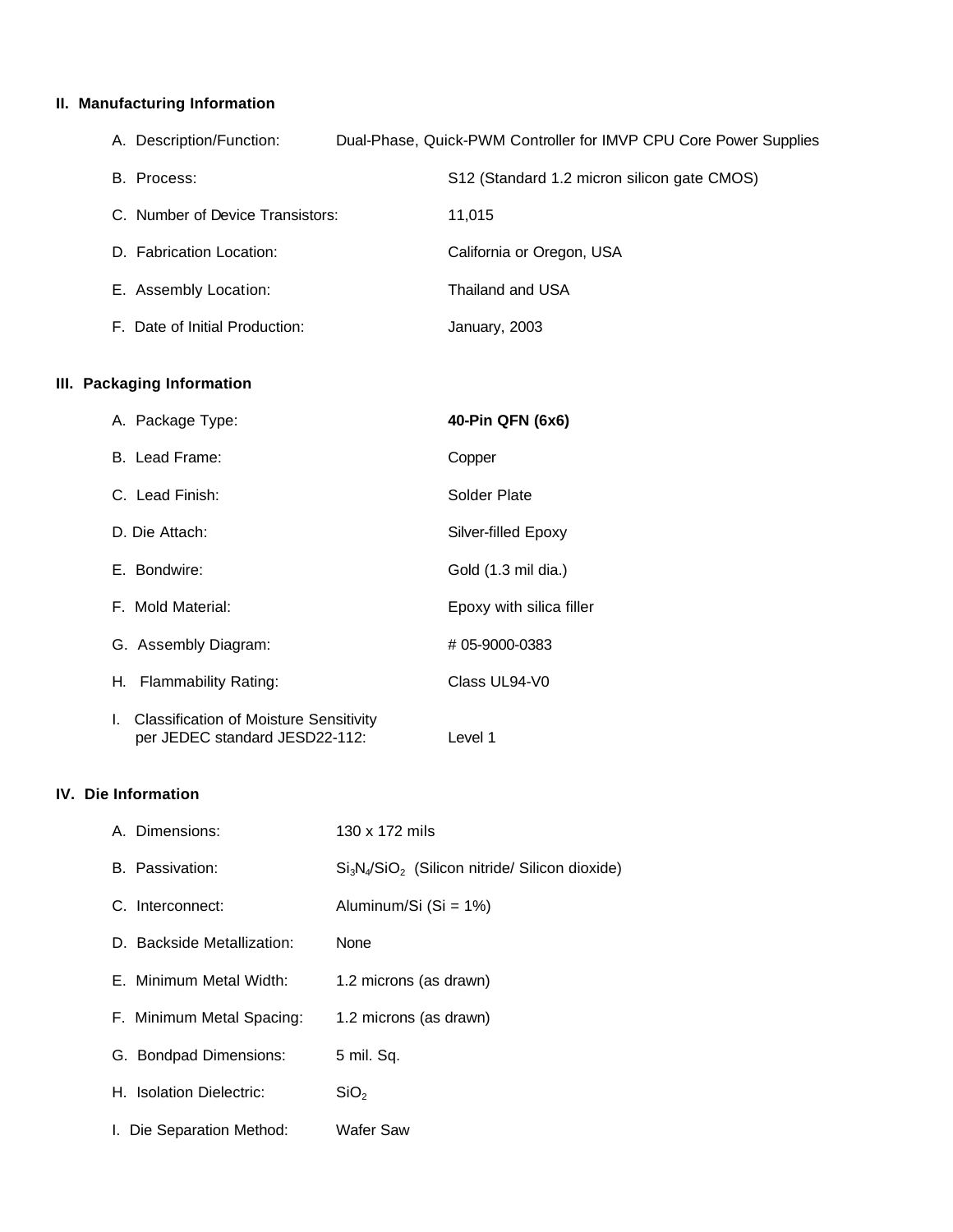#### **V. Quality Assurance Information**

| A. Quality Assurance Contacts: | Jim Pedicord (Reliability Lab Manager) |
|--------------------------------|----------------------------------------|
|                                | Bryan Preeshl (Executive Director)     |
|                                | Kenneth Huening (Vice President)       |

- B. Outgoing Inspection Level: 0.1% for all electrical parameters guaranteed by the Datasheet. 0.1% For all Visual Defects.
- C. Observed Outgoing Defect Rate: < 50 ppm
- D. Sampling Plan: Mil-Std-105D

#### **VI. Reliability Evaluation**

A. Accelerated Life Test

The results of the 135°C biased (static) life test are shown in **Table 1**. Using these results, the Failure Rate (λ) is calculated as follows:

 $\lambda =$  1 = 1.83 (Chi square value for MTTF upper limit) MTTF 192 x 4389 x 48 x 2 N Temperature Acceleration factor assuming an activation energy of 0.8eV  $λ = 22.62 × 10<sup>-9</sup>$ 

 $\lambda = 22.62$  F.I.T. (60% confidence level @ 25°C)

This low failure rate represents data collected from Maxim's reliability monitor program. In addition to routine production Burn-In, Maxim pulls a sample from every fabrication process three times per week and subjects it to an extended Burn-In prior to shipment to ensure its reliability. The reliability control level for each lot to be shipped as standard product is 59 F.I.T. at a 60% confidence level, which equates to 3 failures in an 80 piece sample. Maxim performs failure analysis on any lot that exceeds this reliability control level. Attached Burn-In Schematic (Spec. # 06-6131) shows the static Burn-In circuit. Maxim also performs quarterly 1000 hour life test monitors. This data is published in the Product Reliability Report (**RR-1M**).

#### B. Moisture Resistance Tests

Maxim pulls pressure pot samples from every assembly process three times per week. Each lot sample must meet an LTPD = 20 or less before shipment as standard product. Additionally, the industry standard 85°C/85%RH testing is done per generic device/package family once a quarter.

#### C. E.S.D. and Latch-Up Testing

The PD38 die type has been found to have all pins able to withstand a transient pulse of ±1500V, per Mil-Std-883 Method 3015 (reference attached ESD Test Circuit). Latch-Up testing has shown that this device withstands a current of  $+250$ mA.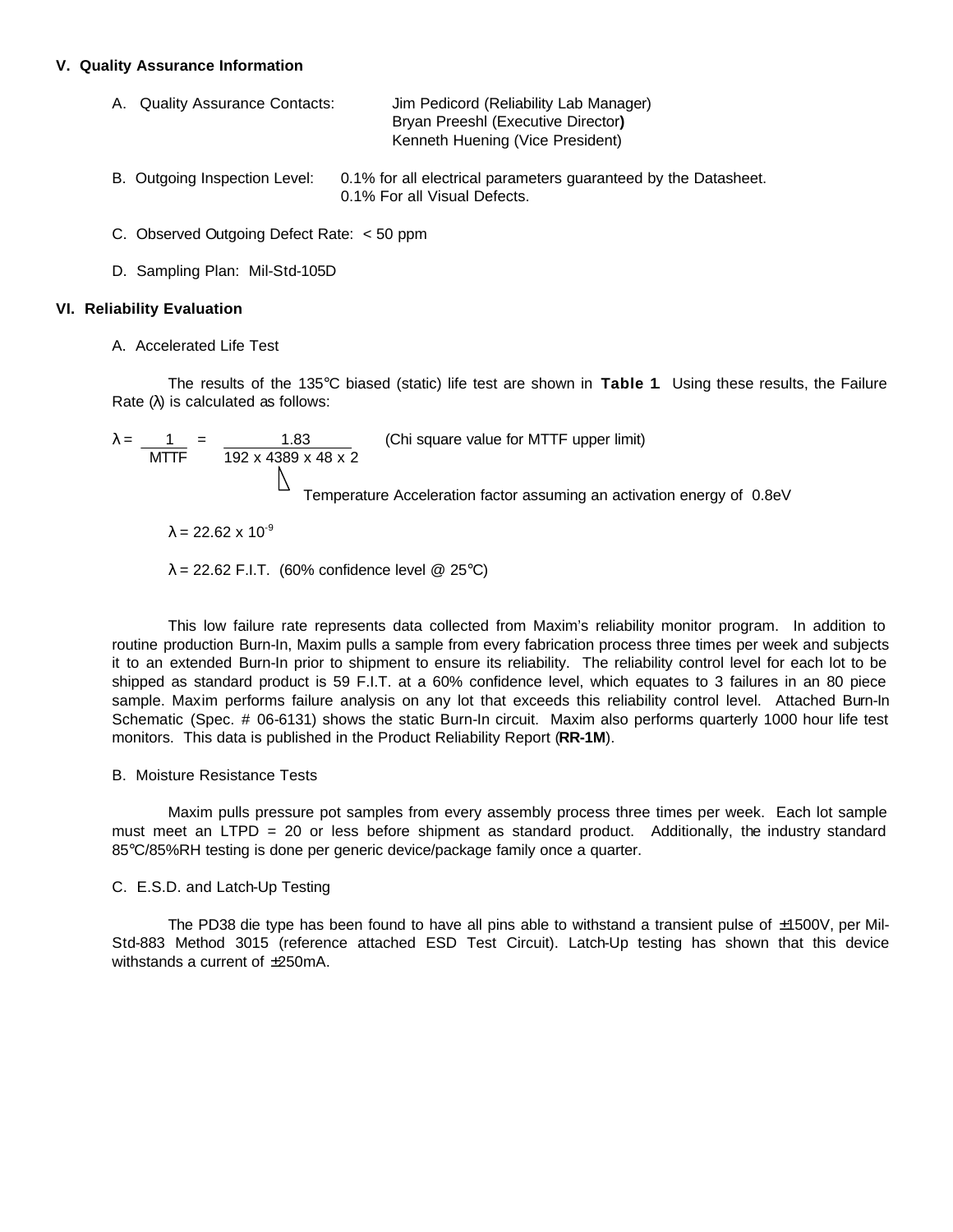## **Table 1** Reliability Evaluation Test Results

#### **MAX1546ETL**

| <b>TEST ITEM</b>                  | <b>TEST CONDITION</b>                                                        | <b>FAILURE</b><br><b>IDENTIFICATION</b> | <b>PACKAGE</b> | <b>SAMPLE</b><br><b>SIZE</b> | <b>NUMBER OF</b><br><b>FAILURES</b> |
|-----------------------------------|------------------------------------------------------------------------------|-----------------------------------------|----------------|------------------------------|-------------------------------------|
| <b>Static Life Test (Note 1)</b>  |                                                                              |                                         |                |                              |                                     |
|                                   | $Ta = 135^{\circ}C$<br><b>Biased</b><br>Time $= 192$ hrs.                    | <b>DC Parameters</b><br>& functionality |                | 48                           | 0                                   |
| <b>Moisture Testing (Note 2)</b>  |                                                                              |                                         |                |                              |                                     |
| Pressure Pot                      | Ta = $121^{\circ}$ C<br>$P = 15$ psi.<br>RH= 100%<br>$Time = 168$ hrs.       | <b>DC</b> Parameters<br>& functionality | <b>QFN</b>     | 77                           | $\boldsymbol{0}$                    |
| 85/85                             | Ta = $85^{\circ}$ C<br>$RH = 85%$<br><b>Biased</b><br>$Time = 1000$ hrs.     | <b>DC</b> Parameters<br>& functionality |                | 77                           | $\mathbf 0$                         |
| <b>Mechanical Stress (Note 2)</b> |                                                                              |                                         |                |                              |                                     |
| Temperature<br>Cycle              | -65 $\mathrm{^{\circ}C}/150\mathrm{^{\circ}C}$<br>1000 Cycles<br>Method 1010 | <b>DC</b> Parameters<br>& functionality |                | 77                           | 0                                   |

Note 1: Life Test Data may represent plastic DIP qualification lots.

Note 2: Generic Package/Process data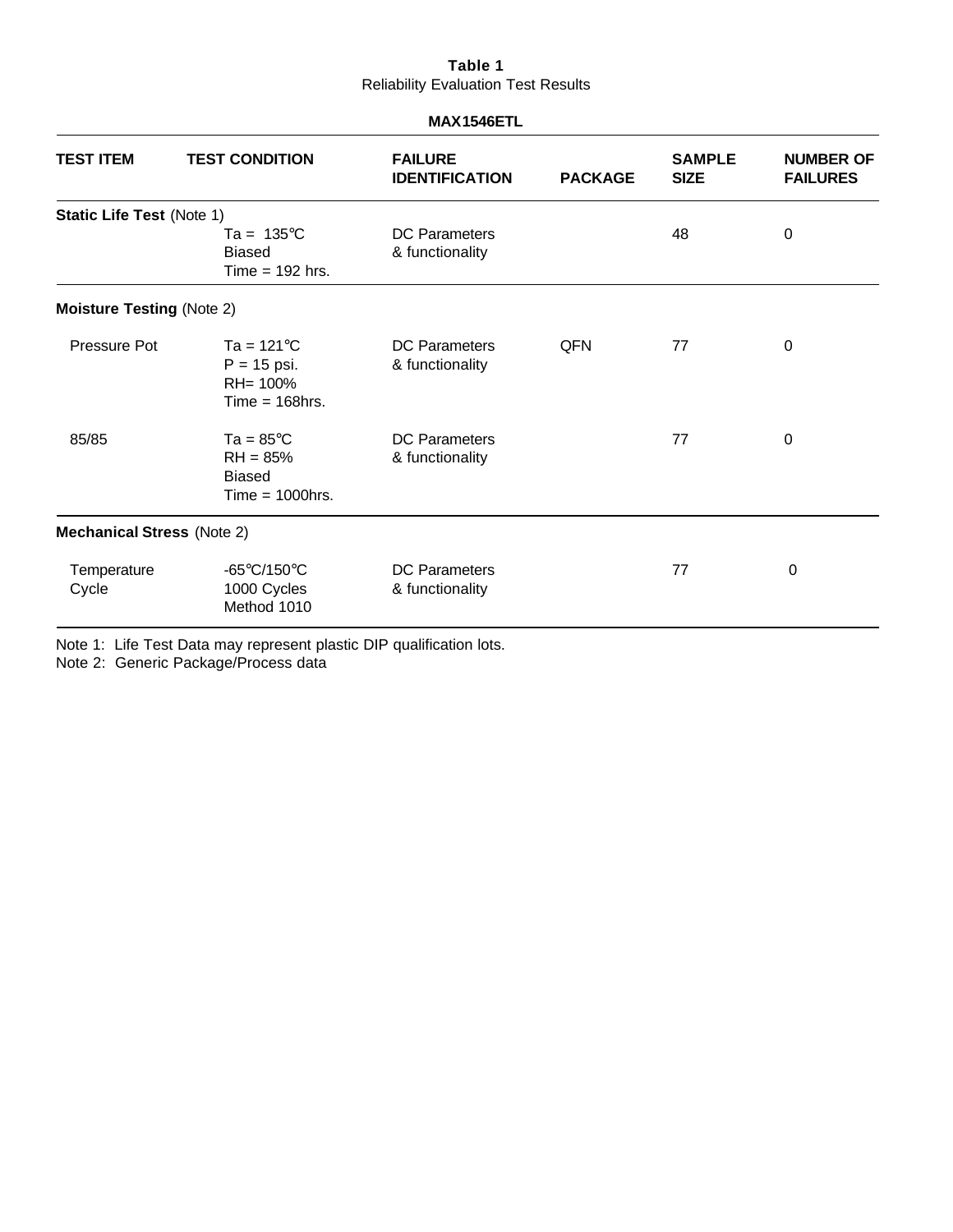# **Attachment #1**

|    | Terminal A<br>(Each pin individually<br>connected to terminal A<br>with the other floating) | <b>Terminal B</b><br>(The common combination)<br>of all like-named pins<br>connected to terminal B) |
|----|---------------------------------------------------------------------------------------------|-----------------------------------------------------------------------------------------------------|
|    | All pins except $V_{PS1}$ 3/                                                                | All $V_{PS1}$ pins                                                                                  |
| 2. | All input and output pins                                                                   | All other input-output pins                                                                         |

TABLE II. Pin combination to be tested. 1/2/

- 1/ Table II is restated in narrative form in 3.4 below.
- 2/ No connects are not to be tested.
- $\overline{3}$  Repeat pin combination I for each named Power supply and for ground

(e.g., where  $V_{PS1}$  is  $V_{DD}$ ,  $V_{CC}$ ,  $V_{SS}$ ,  $V_{BB}$ ,  $GND$ ,  $+V_{S}$ ,  $-V_{S}$ ,  $V_{REF}$ , etc).

- 3.4 Pin combinations to be tested.
	- a. Each pin individually connected to terminal A with respect to the device ground pin(s) connected to terminal B. All pins except the one being tested and the ground pin(s) shall be open.
	- b. Each pin individually connected to terminal A with respect to each different set of a combination of all named power supply pins (e.g.,  $V_{SS1}$ , or  $V_{SS2}$  or  $V_{SS3}$  or  $V_{CC1}$ , or  $V_{CC2}$ ) connected to terminal B. All pins except the one being tested and the power supply pin or set of pins shall be open.
	- c. Each input and each output individually connected to terminal A with respect to a combination of all the other input and output pins connected to terminal B. All pins except the input or output pin being tested and the combination of all the other input and output pins shall be open.

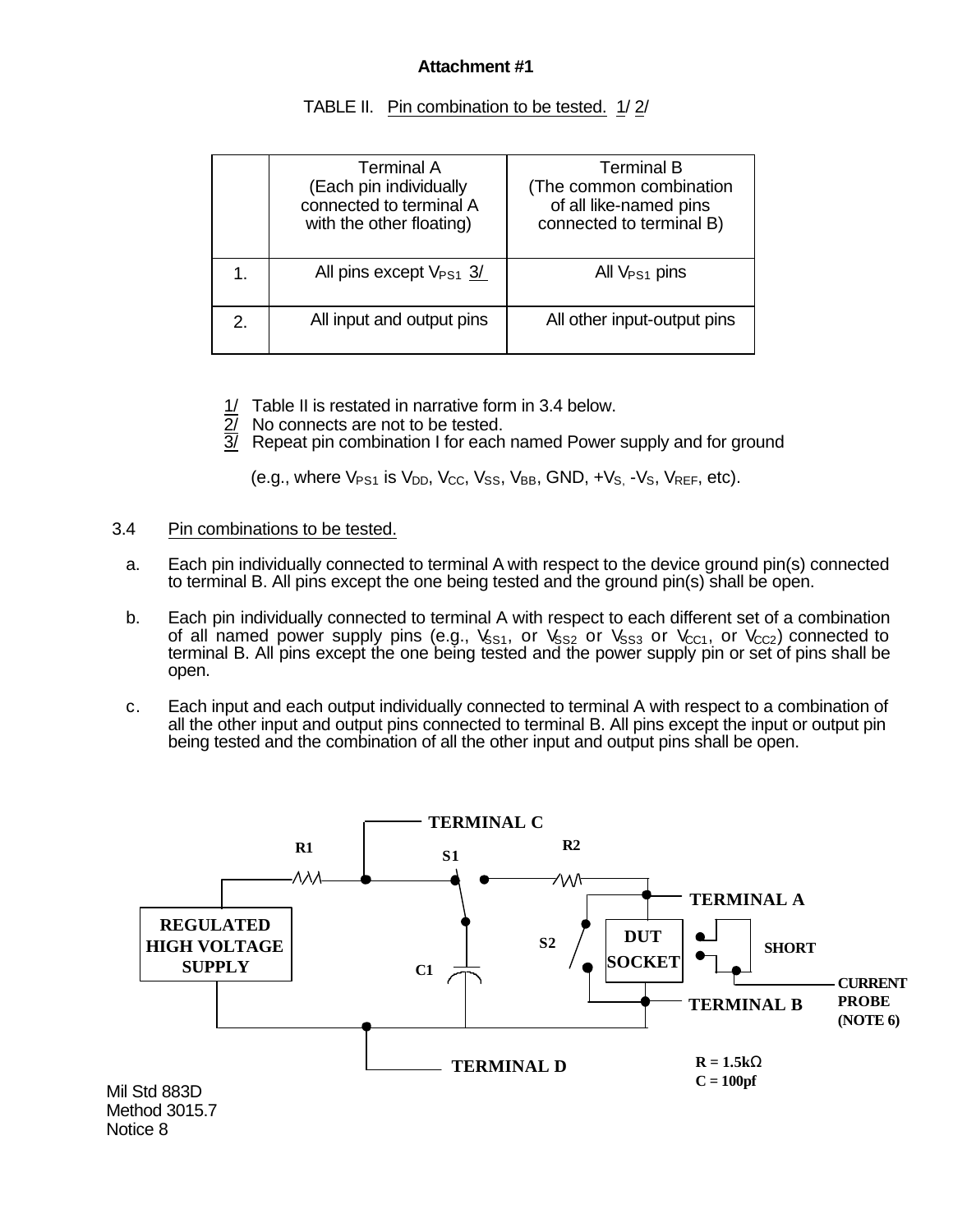6x6x0.8mm QFN THIN PKG.

EXPOSED PAD PKG.